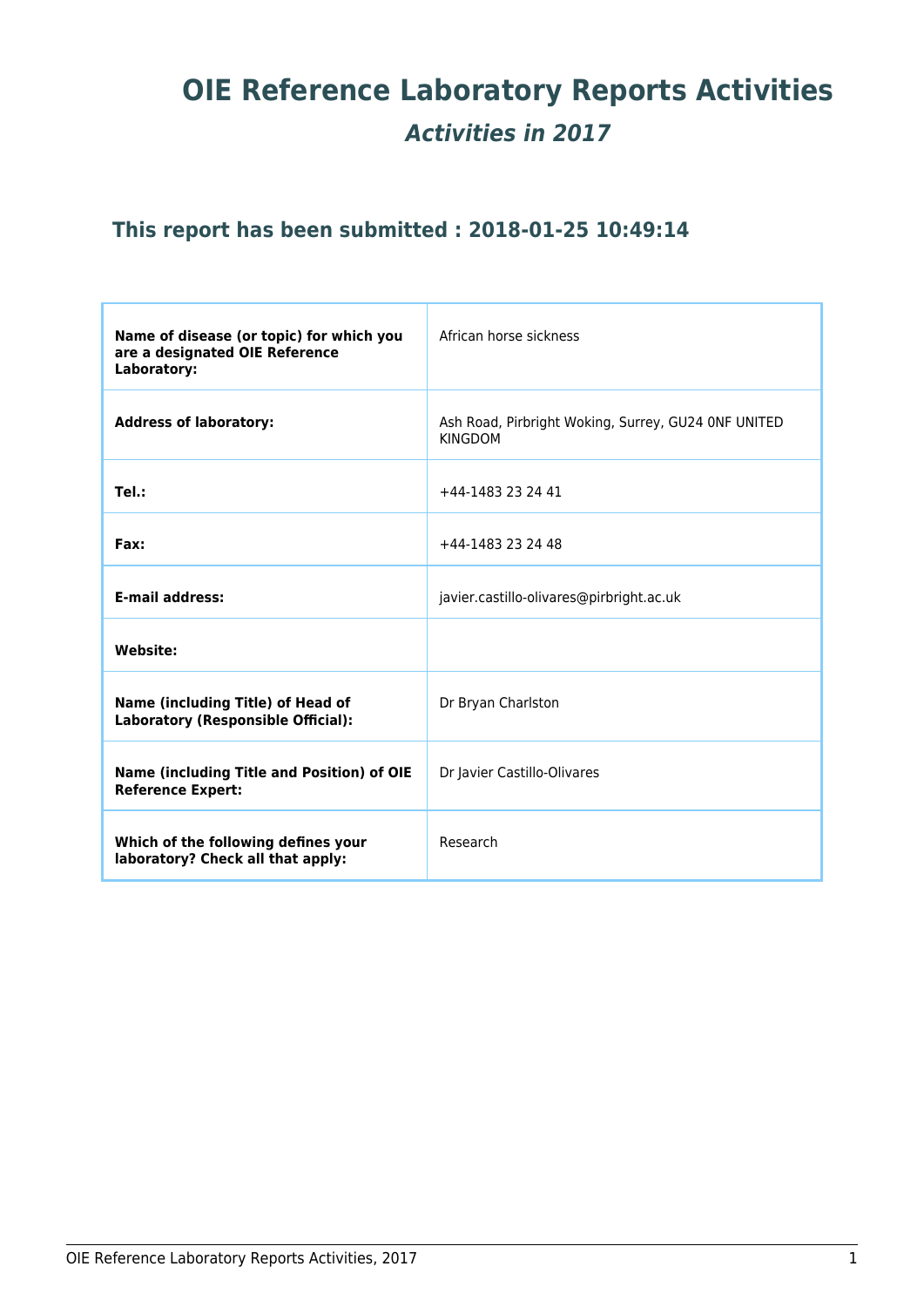# *ToR 1: To use, promote and disseminate diagnostic methods validated according to OIE Standards*

1. Did your laboratory perform diagnostic tests for the specified disease/topic for purposes such as disease diagnosis, screening of animals for export, surveillance, etc.? (Not for quality control, proficiency testing or staff training)

Yes

| Diagnostic Test           | Indicated in OIE Manual<br>(Yes/No) | Total number of test performed last year |                 |
|---------------------------|-------------------------------------|------------------------------------------|-----------------|
| Indirect diagnostic tests |                                     | <b>Nationally</b>                        | Internationally |
| Ab ELISA                  | Yes                                 | 335                                      | 233             |
| Direct diagnostic tests   |                                     | <b>Nationally</b>                        | Internationally |
| Real-time RT-PCR          | Yes                                 | 0                                        | 0               |

*ToR 2: To develop reference material in accordance with OIE requirements, and implement and promote the application of OIE Standards. To store and distribute to national laboratories biological reference products and any other reagents used in the diagnosis and control of the designated pathogens or disease.*

2. Did your laboratory produce or supply imported standard reference reagents officially recognised by the OIE?

No

3. Did your laboratory supply standard reference reagents (non OIE-approved) and/or other diagnostic reagents to OIE Member Countries?

Yes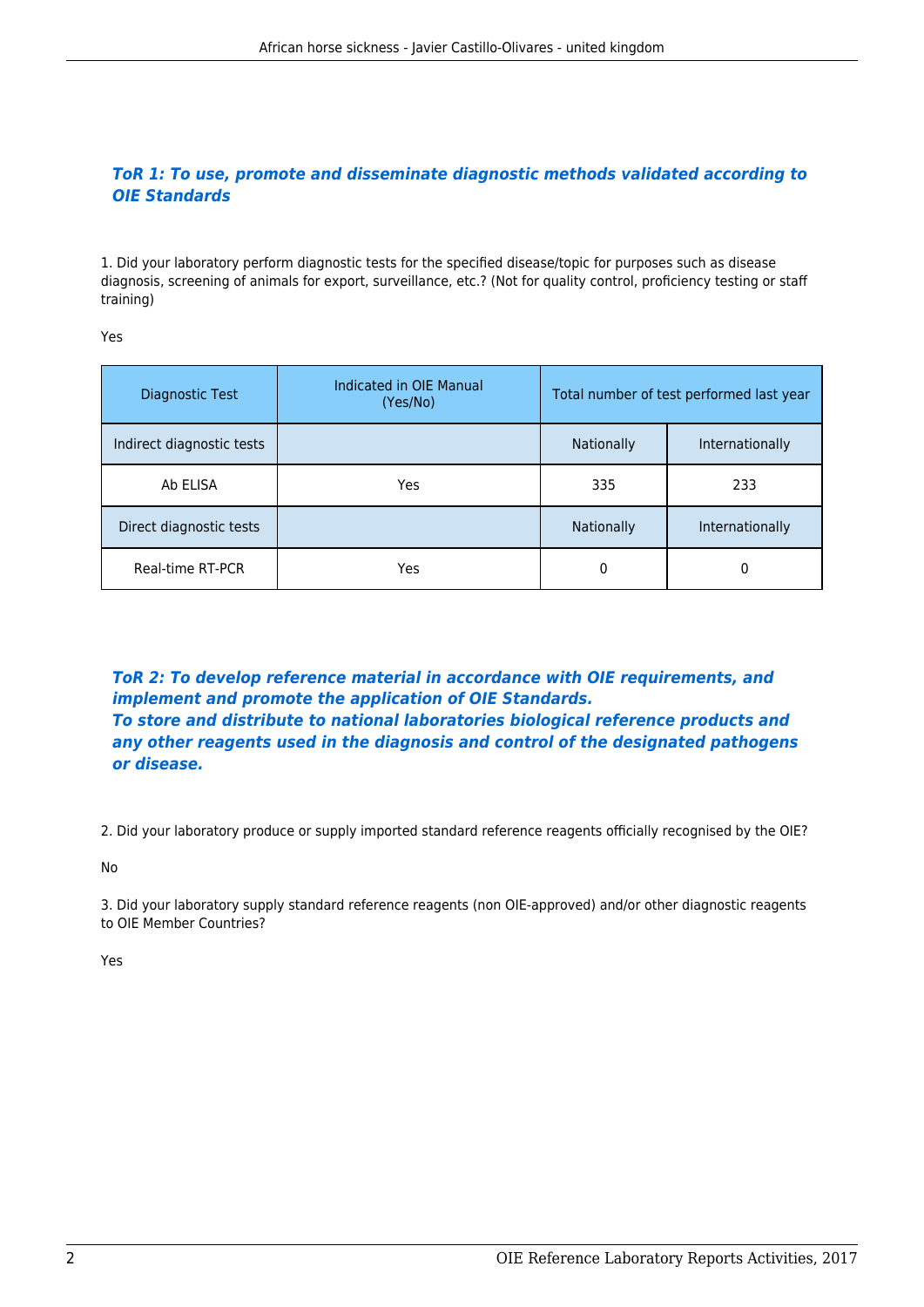| Type of<br>reagent<br>available | Related<br>diagnostic<br>test   | Produced/<br>provide | Amount<br>supplied<br>nationally<br>(ml, mg) | Amount<br>supplied<br>internationally<br>(ml, mg) | No. of<br>recipient<br><b>OIE</b><br>Member<br>Countries | Region of<br>recipients                                                                               |
|---------------------------------|---------------------------------|----------------------|----------------------------------------------|---------------------------------------------------|----------------------------------------------------------|-------------------------------------------------------------------------------------------------------|
| AHSV-9<br><b>RNA</b>            | <b>PCR</b>                      | Provide              | $\mathbf 0$                                  | 1ml                                               | $\mathbf{1}$                                             | $\Box$ Africa<br>$\Box$ Americas<br>⊠Asia and<br>Pacific<br>$\square$ Europe<br>$\Box$ Middle<br>East |
| AHSV-4<br>serum                 | ELISA/NT                        | Provide              | $\mathbf 0$                                  | 1ml                                               | 1                                                        | $\Box$ Africa<br>$\Box$ Americas<br>⊠Asia and<br>Pacific<br>$\square$ Europe<br>$\Box$ Middle<br>East |
| AHSV-9<br>isolates              | vector<br>competence<br>studies | Provide              | $\mathbf 0$                                  | 5ml                                               | $\mathbf{1}$                                             | □Africa<br>□Americas<br>□Asia and<br>Pacific<br>⊠Europe<br>$\Box$ Middle<br>East                      |

4. Did your laboratory produce vaccines?

No

5. Did your laboratory supply vaccines to OIE Member Countries?

No

# *ToR 3: To develop, standardise and validate, according to OIE Standards, new procedures for diagnosis and control of the designated pathogens or diseases*

6. Did your laboratory develop new diagnostic methods validated according to OIE Standards for the designated pathogen or disease?

No

7. Did your laboratory develop new vaccines according to OIE Standards for the designated pathogen or disease?

No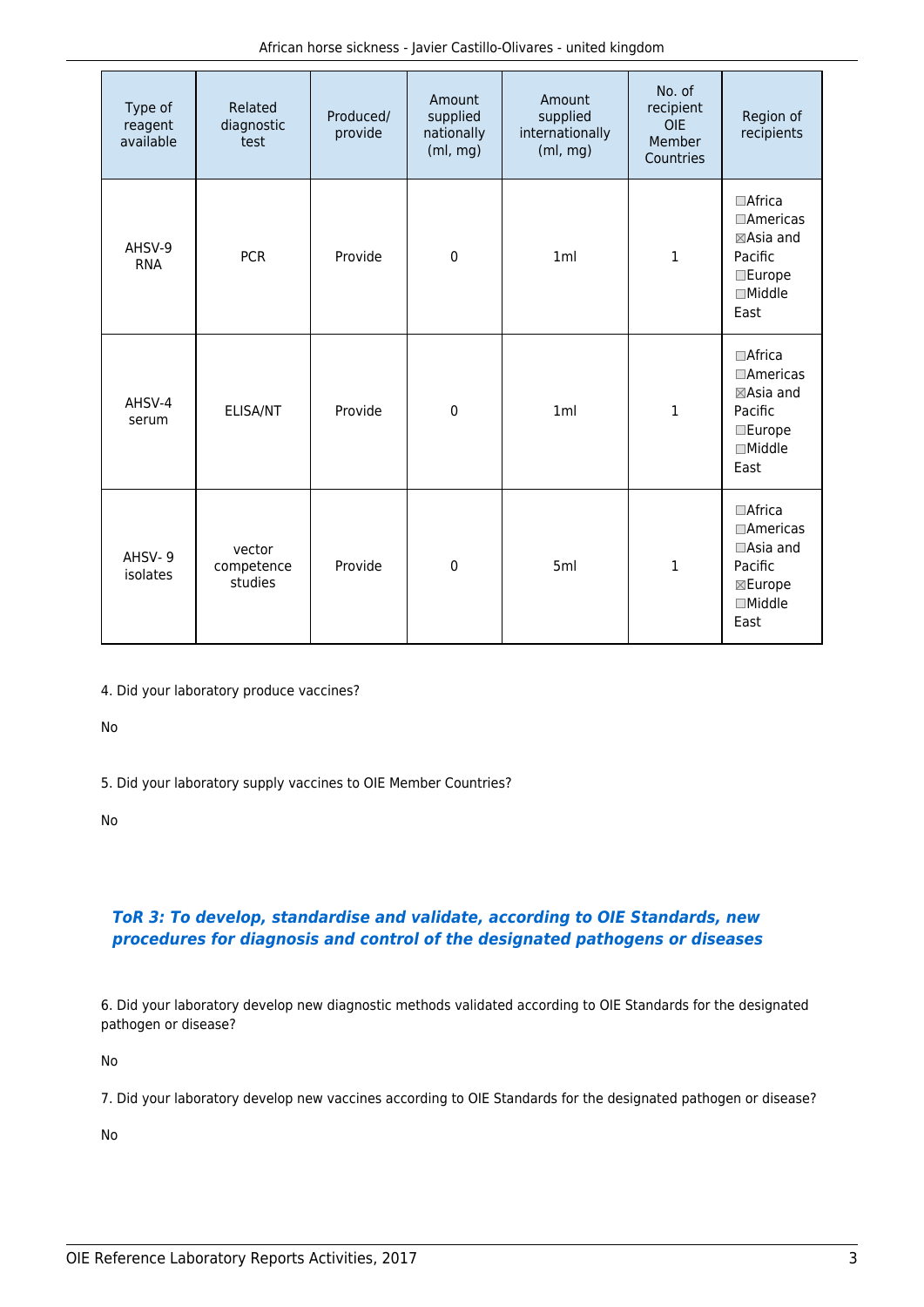## *ToR 4: To provide diagnostic testing facilities, and, where appropriate, scientific and technical advice on disease control measures to OIE Member Countries*

8. Did your laboratory carry out diagnostic testing for other OIE Member Countries?

No

9. Did your laboratory provide expert advice in technical consultancies on the request of an OIE Member Country?

No

# *ToR 5: To carry out and/or coordinate scientific and technical studies in collaboration with other laboratories, centres or organisations*

10. Did your laboratory participate in international scientific studies in collaboration with OIE Member Countries other than the own?

Yes

| Title of the study                                             | <b>Duration</b> | Purpose of the<br>study    | Partners (Institutions)                                                                                                                    | OIE Member<br>Countries involved<br>other than your<br>country                                                                |
|----------------------------------------------------------------|-----------------|----------------------------|--------------------------------------------------------------------------------------------------------------------------------------------|-------------------------------------------------------------------------------------------------------------------------------|
| Evaluation of AHS<br>ELISA for improved<br>surveillance        | 1 year          | Improved<br>control of AHS | The Pirbright Institute,<br>ANSES, LCV (Algete, Spain)<br>Deltamune, OVI, IZS<br>(Teramo) USDA (lowa) UCM<br>(Madrid)                      | <b>FRANCE</b><br><b>ITALY</b><br><b>SOUTH AFRICA</b><br><b>SPAIN</b><br>UNITED STATES OF<br>AMERICA                           |
| Economic<br>assessment of AHSV<br>vaccines impact              | 1.5 years       | Improved<br>control of AHS | The Pirbright Institute, RVC,<br>(Univ Liverpool)                                                                                          |                                                                                                                               |
| Evaluation of AHSV<br>vaccine candidates<br>with DIVA capacity | 1.5 years       | Improved<br>control of AHS | The Pirbright Institute,<br>ANSES, LCV (Algete, Spain)<br>Deltamune, OVI, IZS<br>(Teramo) USDA (lowa) UCM<br>(Madrid)Univ of<br>Wageningen | <b>FRANCE</b><br><b>ITAIY</b><br><b>SOUTH AFRICA</b><br><b>SPAIN</b><br>THE NETHERLANDS<br>UNITED STATES OF<br><b>AMERICA</b> |

# *ToR 6: To collect, process, analyse, publish and disseminate epizootiological data relevant to the designated pathogens or diseases*

11. Did your Laboratory collect epizootiological data relevant to international disease control?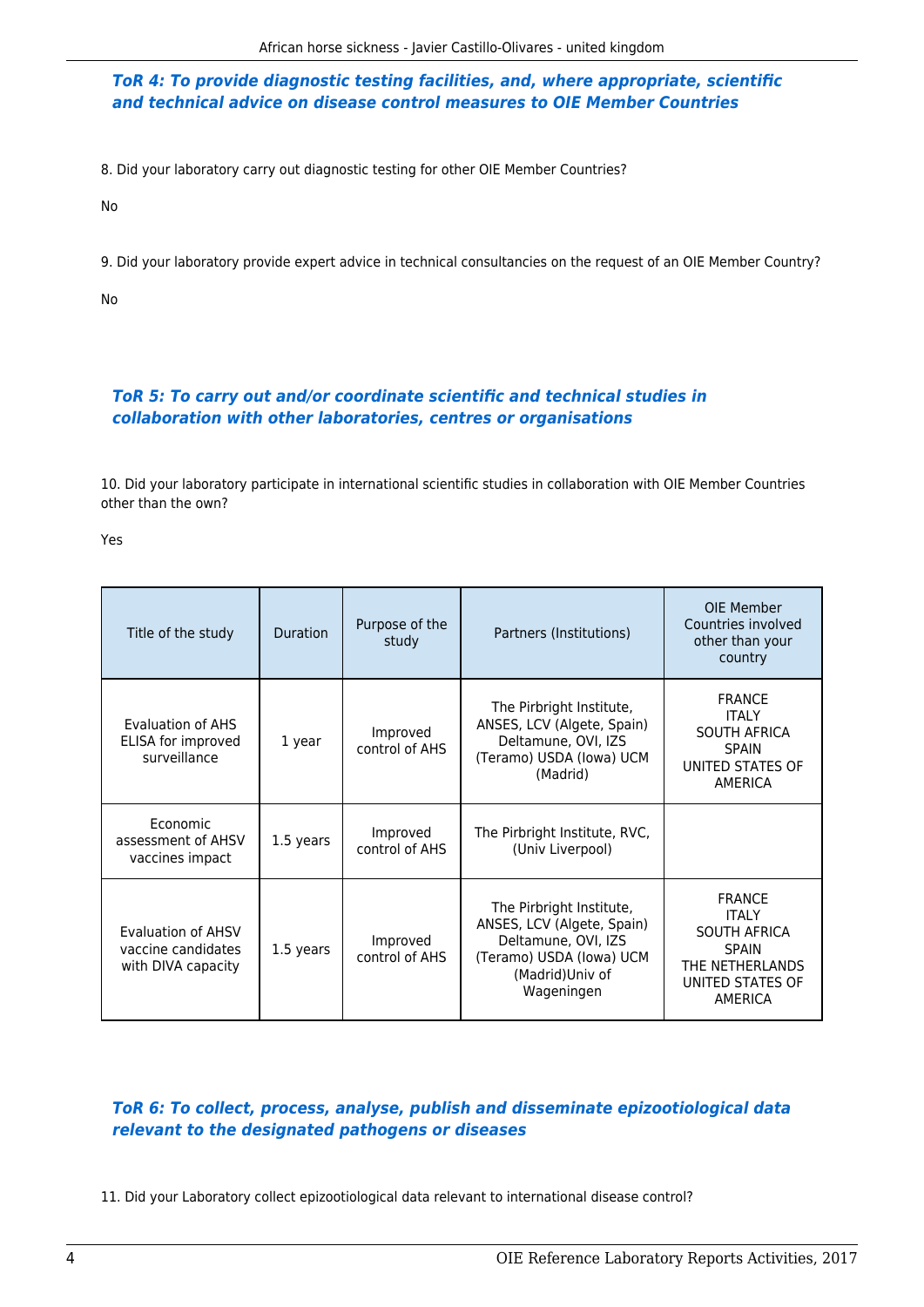#### Yes

12. Did your laboratory disseminate epizootiological data that had been processed and analysed?

No

#### **13. What method of dissemination of information is most often used by your laboratory? (Indicate in the appropriate box the number by category)**

a) Articles published in peer-reviewed journals: 1 Manning, Nicola & Bachanek-Bankowska, Katarzyna & Paul Clement Mertens, Peter & Castillo-Olivares, Javier. (2017). Vaccination with recombinant Modified Vaccinia Ankara (MVA) viruses expressing single African horse sickness virus VP2 antigens induced cross-reactive virus neutralising antibodies (VNAb) in horses when administered in combination. Vaccine. 35. . 10.1016/j.vaccine.2017.04.005.

b) International conferences: 0

c) National conferences: 0

d) Other: (Provide website address or link to appropriate information) 0

#### *ToR 7: To provide scientific and technical training for personnel from OIE Member Countries To recommend the prescribed and alternative tests or vaccines as OIE Standards*

14. Did your laboratory provide scientific and technical training to laboratory personnel from other OIE Member Countries?

Yes

a) Technical visits: 0 b) Seminars: 0

c) Hands-on training courses: 2

d) Internships (>1 month): 0

| Type of technical training<br>provided (a, b, c or d) | Country of origin of the expert(s)<br>provided with training | No. participants from the<br>corresponding country |
|-------------------------------------------------------|--------------------------------------------------------------|----------------------------------------------------|
|                                                       | Finland                                                      |                                                    |
|                                                       | Japan                                                        |                                                    |

# *ToR 8: To maintain a system of quality assurance, biosafety and biosecurity*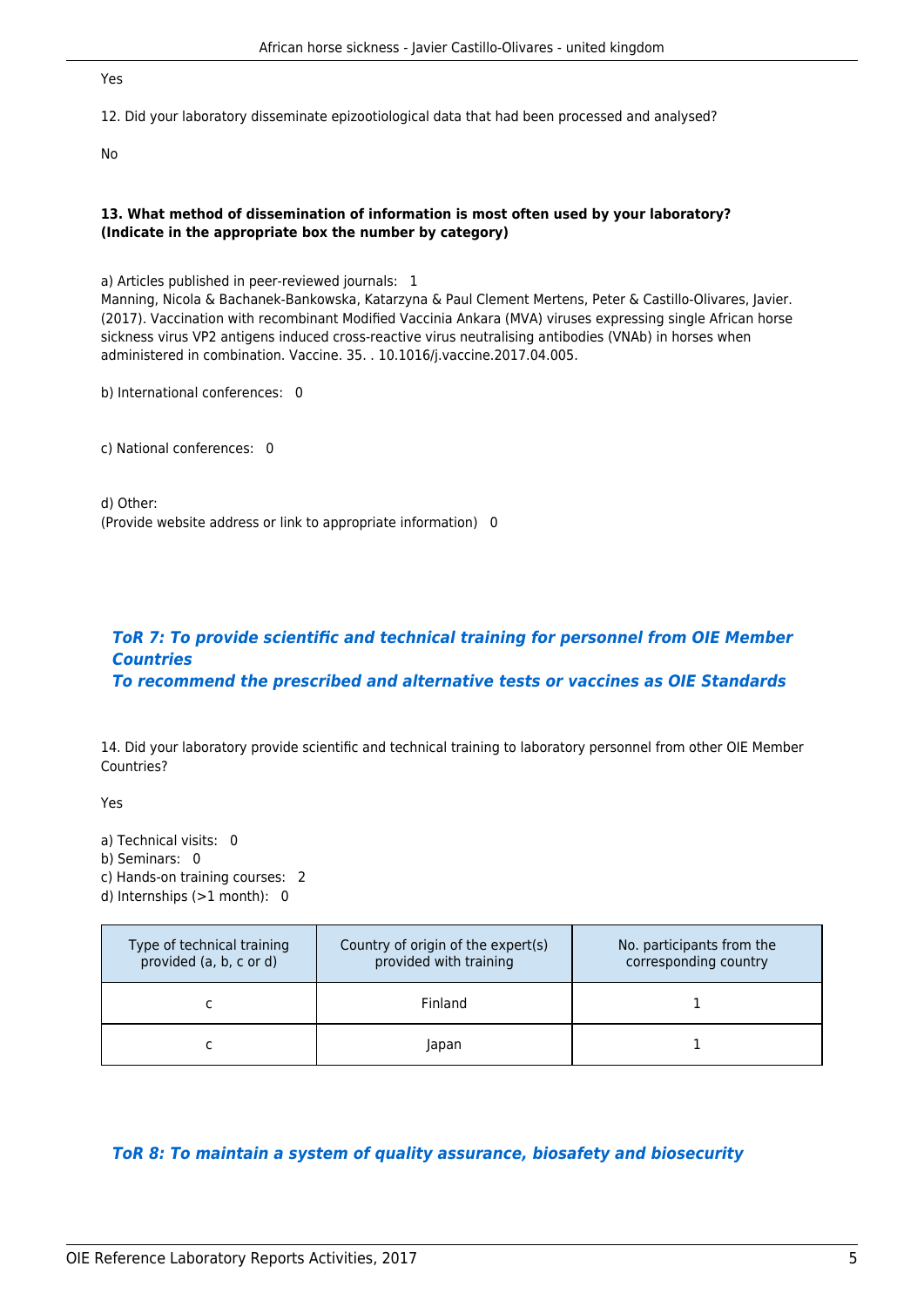#### *relevant for the pathogen and the disease concerned*

15. Does your laboratory have a Quality Management System certified according to an International Standard?

Yes

| Quality management system adopted | Certificate scan (PDF, IPG, PNG format) |
|-----------------------------------|-----------------------------------------|
| <b>ISO/IEC 17025</b>              | UKAS Scope.pdf                          |

16. Is your laboratory accredited by an international accreditation body?

Yes

| Test for which your laboratory is accredited | Accreditation body |
|----------------------------------------------|--------------------|
| Real-time RT-PCR                             | <b>UKAS</b>        |
| Ab ELISA                                     | <b>UKAS</b>        |
| Virus isolation                              | <b>UKAS</b>        |

17. Does your laboratory maintain a "biorisk management system" for the pathogen and the disease concerned?

Yes

(See Manual of Diagnostic Tests and Vaccines for Terrestrial Animals, Chapter 1.1.4)

# *ToR 9: To organise and participate in scientific meetings on behalf of the OIE*

18. Did your laboratory organise scientific meetings on behalf of the OIE?

No

19. Did your laboratory participate in scientific meetings on behalf of the OIE?

No

*ToR 10: To establish and maintain a network with other OIE Reference Laboratories designated for the same pathogen or disease and organise regular inter-laboratory proficiency testing to ensure comparability of results*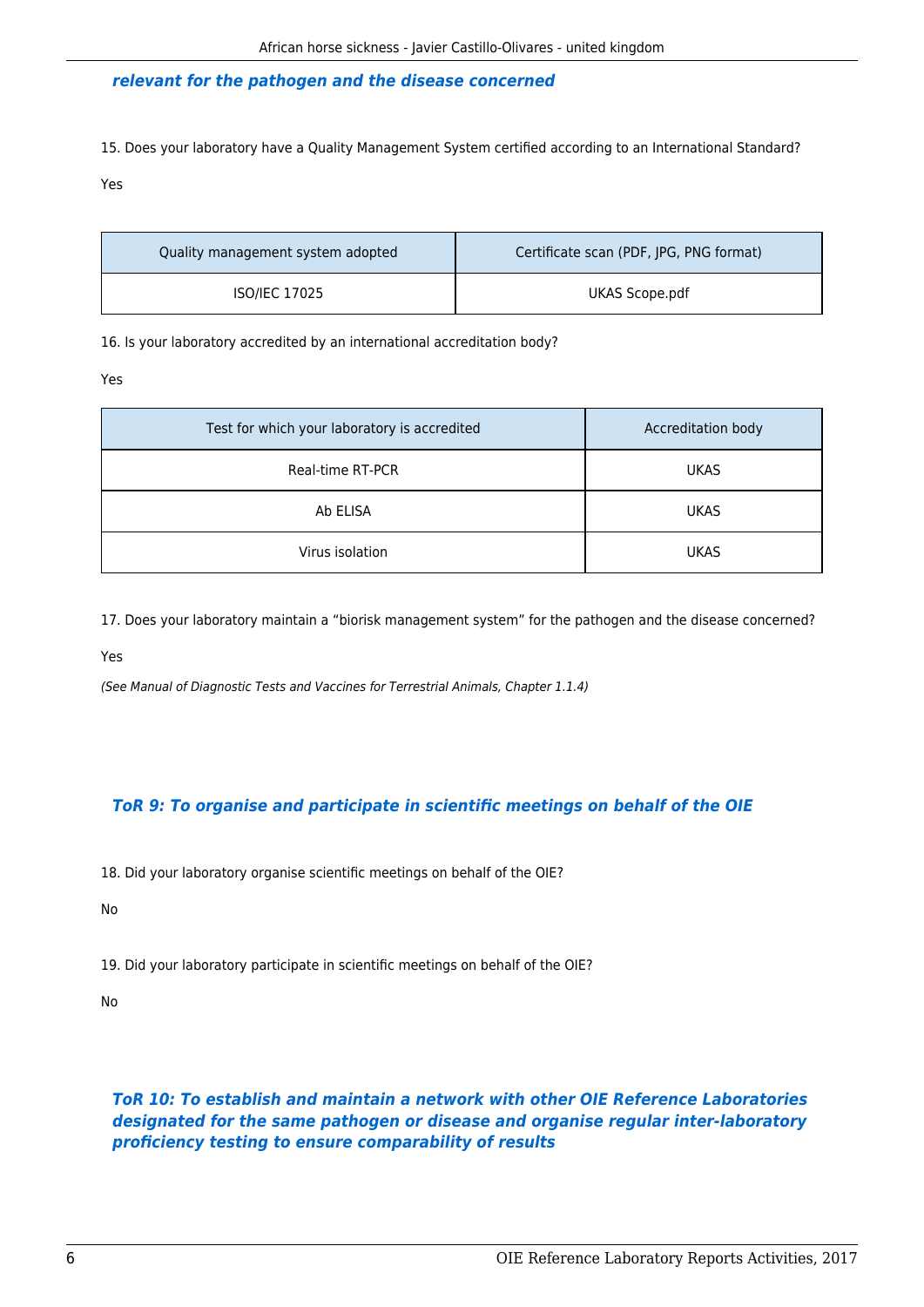20. Did your laboratory exchange information with other OIE Reference Laboratories designated for the same pathogen or disease?

Yes

21. Was your laboratory involved in maintaining a network with OIE Reference Laboratories designated for the same pathogen or disease by organising or participating in proficiency tests?

Yes

| Purpose of the<br>proficiency tests: 1 | Role of your Reference<br>Laboratory (organiser/<br>participant) | No. participants | Participating OIE Ref. Labs/<br>organising OIE Ref. Lab. |
|----------------------------------------|------------------------------------------------------------------|------------------|----------------------------------------------------------|
| Detection of genome<br>and Ab to AHSV  | Participant                                                      | 41               | Pirbright, UK and South Africa.<br>Organiser Spain       |

 $^{\rm 1}$  validation of a diagnostic protocol: specify the test; quality control of vaccines: specify the vaccine type, etc.

22. Did your laboratory collaborate with other OIE Reference Laboratories for the same disease on scientific research projects for the diagnosis or control of the pathogen of interest?

Yes

| Title of the project or contract                              | Scope                             | Name(s) of relevant OIE Reference<br>Laboratories                                                          |
|---------------------------------------------------------------|-----------------------------------|------------------------------------------------------------------------------------------------------------|
| Evaluation of AHS ELISA for<br>improved surveillance          | Improved control of<br>AHS        | TPI, ANSES, LCV(Algete), Deltamune, OVI, IZS<br>(Teramo), USDA (Iowa), UCM (Madrid)                        |
| Economic assessment of AHSV<br>vaccines impact                | Improved control of<br>AHS.       | TPI, RVC, (Univ. Liverpool)                                                                                |
| Evaluation of AHSV vaccine<br>candidates with DIVA capability | Improved control of<br><b>AHS</b> | TPI, ANSES, LCV(Algete), Deltamune, OVI, IZS<br>(Teramo), USDA (Iowa), UCM (Madrid) Univ.<br>of Wageningen |

## *ToR 11: To organise inter-laboratory proficiency testing with laboratories other than OIE Reference Laboratories for the same pathogens and diseases to ensure equivalence of results*

23. Did your laboratory organise or participate in inter-laboratory proficiency tests with laboratories other than OIE Reference Laboratories for the same disease?

Yes

Note: See Interlaboratory test comparisons in: Laboratory Proficiency Testing at: <http://www.oie.int/en/our-scientific-expertise/reference-laboratories/proficiency-testing>see point 1.3